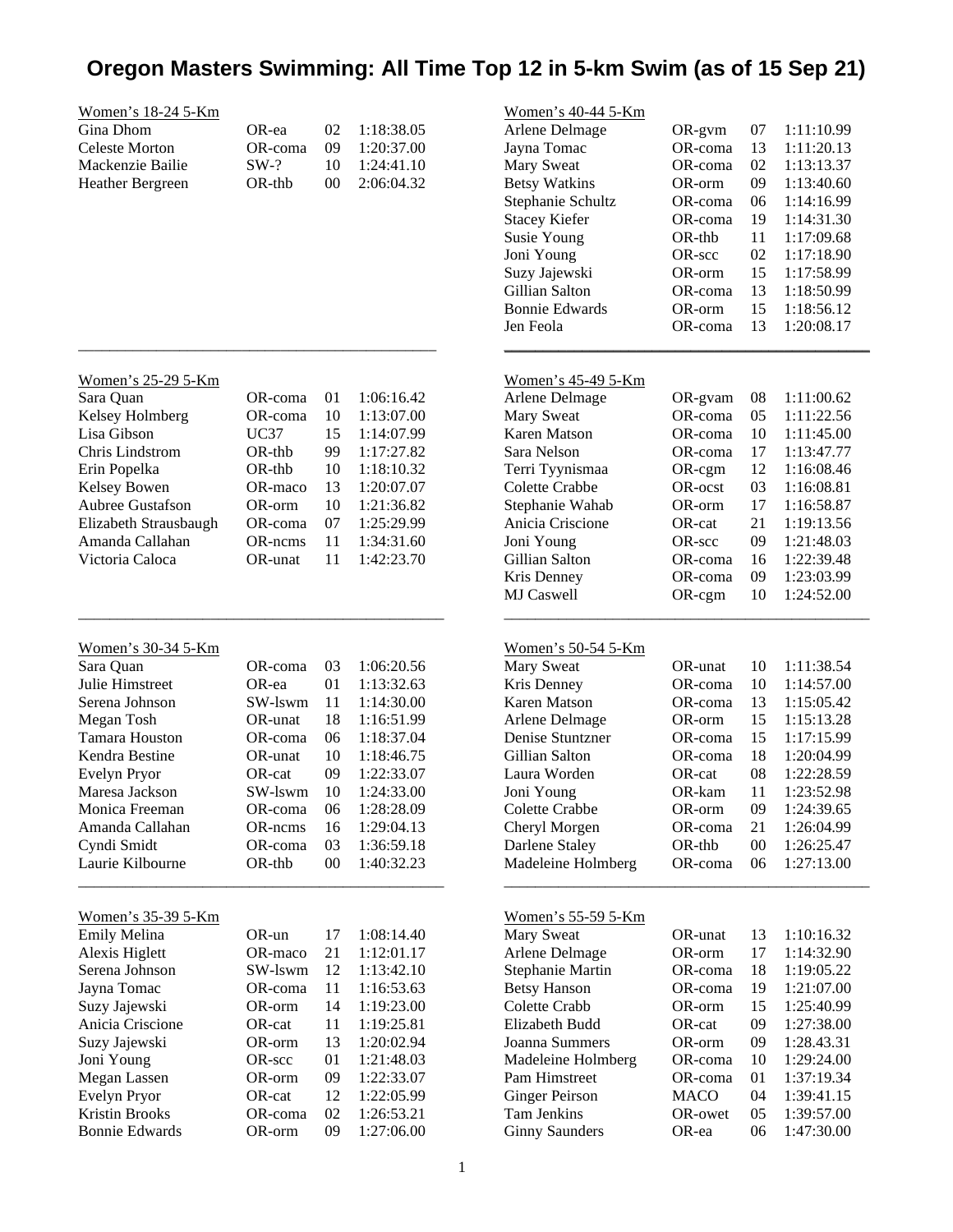## **Oregon Masters Swimming: All Time Top 12 in 5-km Swim (as of 15 Sep 21)**

| Women's 60-64 5-Km                        |                   |          |                          |
|-------------------------------------------|-------------------|----------|--------------------------|
| Stephanie Martin                          | OR-coma           | 19       | 1:17:06.99               |
| <b>Betsy Hanson</b>                       | OR-coma           | 21       | 1:24:10.09               |
| Jeanna Summers                            | OR-orm            | 15       | 1:29:28.99               |
| Tam Jenkins                               | OR-orm            | 08       | 1:45:13.20               |
| <b>Ginny Saunders</b>                     | OR-orm            | 09       | 1:45:35.00               |
| <b>Sue White</b>                          | OR-coma           | 16       | 2:01:49.22               |
| Peggie Hodge                              | OR-coma           | 01       | 2:02:15.00               |
| Carol Stark                               | OR-orm            | 12       | 2:15:00.21               |
| <u>Women's 65-69 5-Km</u>                 |                   |          |                          |
| Lavelle Stoinoff                          | <b>MACO</b>       | 98       | 1:24:41.84               |
| Jeanna Summers                            | OR-orm            | 19       | 1:35:36.99               |
| Judy Ziemer                               | OR-coma           | 11       | 1:55:00.00               |
| <b>Esther Ellis</b>                       | SW-lswm           | 10       | 2:01:08.31               |
| Peggie Hodge                              | OR-coma           | 09       | 2:15:16.34               |
| <u>Women's 70-74 5-Km</u>                 |                   |          |                          |
| Pat Sherman                               | $OR$ -un          | 15       | 1:49:52.99               |
| Connie Wilson                             | OR-soma           | 19       | 1:53:30.09               |
| Peggy Whiter                              | OR-coma           | 14       | 2:18:09.00               |
|                                           |                   |          |                          |
| <u>Women's 75-79 5-Km</u>                 |                   |          |                          |
| Judy Ziemer                               | OR-coma           | 19       | 2:05:03.99<br>2:57:03.02 |
| Judy Melcher                              | $OR-thb$          | 99       |                          |
| <u>Women's 80-84 5-Km</u>                 |                   |          |                          |
| Judy Melcher                              | $OR-thb$          | 00       | 3:01:50.18               |
| Women's 85-89 5-Km                        |                   |          |                          |
| <u>Men's 18-24 5-Km</u>                   |                   |          |                          |
| John Collins II                           | OR-thb            | $00\,$   | 1:25:17.66               |
| Men's 25-29 5-Km                          |                   |          |                          |
| Chris Scheller                            | OR-thb            | 01       | 1:21:25.41               |
| Michael Kalk                              | OR-cat            | 09       | 1:22:39.00               |
|                                           |                   |          |                          |
| <u>Men's 30-34 5-Km</u><br>Greg Jablonski | OR-thb            | $00\,$   | 1:04:18.30               |
| <b>Matt Miller</b>                        |                   |          |                          |
|                                           |                   |          |                          |
|                                           | OR-rvm            | 12       | 1:09:30.06               |
| Nathan Boal                               | OR-cat            | 08       | 1:11:27.2                |
| Michael Riccitelli                        | OR-coma           | 06       | 1:12:01.99               |
| Sumner Williams<br>Ben Karlin             | OR-unat<br>OR-thb | 12<br>17 | 1:22:52.00<br>1:19:56.99 |

| Men's 35-39 5-Km        |             |        |            |  |
|-------------------------|-------------|--------|------------|--|
| Greg Jablonski          | OR-thb      | 06     | 1:06:24.19 |  |
| Matt Miller             | OR-rvm      | 15     | 1:06:32.13 |  |
| Rob Higley              | OR-coma     | 03     | 1:09:58.21 |  |
| Dan Knauer              | <b>MACO</b> | 98     | 1:10:48.35 |  |
| Dave Cloninger          | OR-coma     | 08     | 1:13:20.99 |  |
| Chris Tujo              | OR-coma     | 10     | 1:13:53.00 |  |
| David Ashmore           | $SW-?$      | 10     | 1:16:32.91 |  |
| Mark Braun              | OR-orm      | 10     | 1:18:21.06 |  |
|                         |             |        |            |  |
|                         |             |        |            |  |
| <u>Men's 40-44 5-Km</u> |             |        |            |  |
| Matt Miller             | OR-rvm      | 17     | 1:05:03.99 |  |
| Can Ergenekan           | OR-maco     | 13     | 1:06:54.12 |  |
| <b>Hardy Lussier</b>    | OR-coma     | 09     | 1:09:05.00 |  |
| Rob Higley              | OR-coma     | 09     | 1:12:18.00 |  |
| Tim Waud                | OR-orm      | 09     | 1:15:09.78 |  |
| Christian Tujo          | OR-maco     | 13     | 1:17:01.99 |  |
| Chris Gaarder           | OR-owet     | 05     | 1:19:46.20 |  |
| Robert Koga             | SW-unat     | 10     | 1:22:14.90 |  |
| <b>Matthew Clark</b>    | $SW-?$      | 10     | 1:27:37.74 |  |
| Ron Cobb                | OR-thb      | $00\,$ | 1:28:21.49 |  |
| Mike Dowd               | <b>MACO</b> | 03     | 1:30:10.04 |  |
| <b>Steve Sloop</b>      | OR-coma     | 09     | 1:39:09.00 |  |
| <u>Men's 45-49 5-Km</u> |             |        |            |  |
| <b>Hardy Lussier</b>    | OR-coma     | 15     | 1:02:38.99 |  |
| Dennis Baker            | OR-orm      | 10     | 1:03:04.01 |  |
| Doug Asbury             | OR-coma     | 08     | 1:05:06.99 |  |
| David Hathaway          | OR-orm      | 10     | 1:09:40.19 |  |
| Kris Calvin             | OR-coma     | 10     | 1:10:14.00 |  |
| <b>Mark Frost</b>       | OR-cgm      | 16     | 1:11:02.01 |  |
| Darrin Lajoie           | OR-         | 11     | 1:13:41.88 |  |
| Eric Steinhauff         | OR-coma     | 07     | 1:15:07.99 |  |
| Charlie Swanson         | OR-ea       | 01     | 1:15:08.81 |  |
| Christian Tujo          | OR-coma     | 18     | 1:16:36.00 |  |
| Ron Thompson            | OR-coma     | 08     | 1:17:04.99 |  |
| <b>Robert Maestre</b>   | <b>MACO</b> | 98     | 1:17:18.26 |  |
| <u>Men's 50-54 5-Km</u> |             |        |            |  |
| <b>Hardy Lussier</b>    | OR-coma     | 16     | 1:01:59.19 |  |
| Scot Sullivan           | OR-maco     | 18     | 1:06:26.57 |  |
| Steve Johnson           | OR-ea       | 02     | 1:09:45.83 |  |
| Pat Allender            | OR-cat      | 09     | 1:10:14.60 |  |
| Kris Calvin             | OR-coma     | 12     | 1:10:43.38 |  |
| David Hathaway          | OR-orm      | 11     | 1:13:00.28 |  |
| <b>Bob Bruce</b>        | OR-coma     | 01     | 1:14:10.78 |  |
| Charlie Swanson         | OR-ea       | 02     | 1:14:15.26 |  |
| Mike Tennant            | OR-coma     | 06     | 1:14:43.00 |  |
| Rob Birdwell            | <b>OR</b>   | 18     | 1:15:55.99 |  |
| Jed Cronin              | OR-thb      | 02     | 1:16:37.87 |  |
| Keith Dow               | OR-open     | 09     | 1:21:35.99 |  |